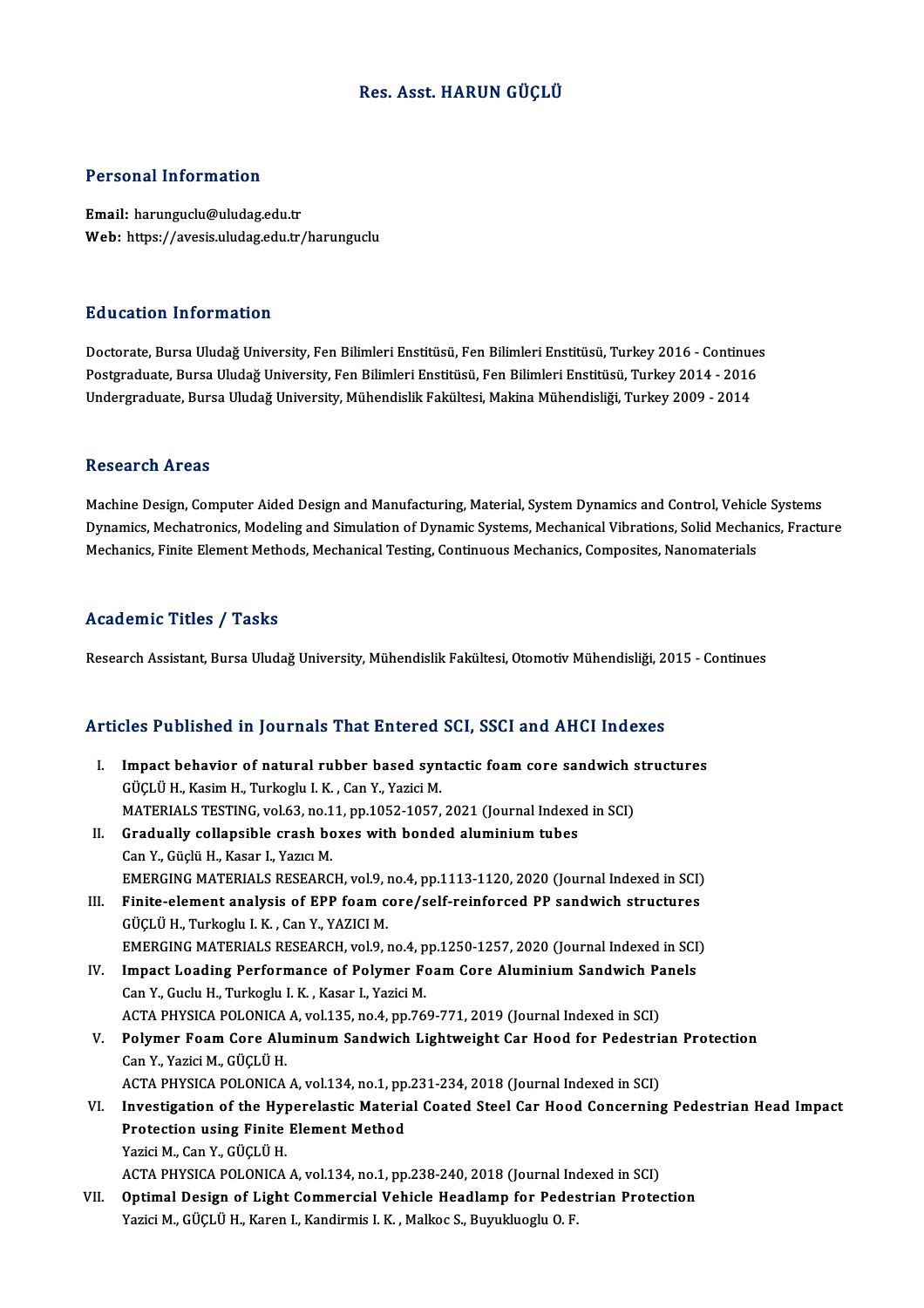### Articles Published in Other Journals

- rticles Published in Other Journals<br>I. Open-Hole Tensile Experiments of Thermoplastic Composite Laminates and Finite Element Analysis<br>Özer H. Kurtulus O. Cüclü H. Tes M. Vezer M. over The Herica in Sener Journale<br>Open-Hole Tensile Experiments of Thern<br>Özer H., Kurtuluş O., Güçlü H., Taş M., Yazıcı M.<br>International Journal of Computational and Eu Open-Hole Tensile Experiments of Thermoplastic Composite Laminates and Finite Element Analysis<br>Özer H., Kurtuluş O., Güçlü H., Taş M., Yazıcı M.<br>International Journal of Computational and Experimental Science and Engineeri Özer H., Kurtuluş O., Güçlü H., Taş M., Yazıcı M.<br>International Journal of Computational and Exp<br>2017 (Refereed Journals of Other Institutions)<br>Finite Flement Analysis of Impect Leaded International Journal of Computational and Experimental Science and Engineering (IJCESEN), vol.3, no.1,<br>2017 (Refereed Journals of Other Institutions)<br>II. Finite Element Analysis of Impact Loaded Polymer Composites Side Do
- 2017 (Refereed Journals of Other Institutions)<br>II. Finite Element Analysis of Impact Loaded Polymer Composites Side Door Anti-intrusion Bar<br>Yazıcı M., Türkoğlu İ.K. , Karen İ., Güçlü H., Somyak C. Finite Element Analysis of Impact Loaded Polymer Composites Side Door Anti-intrusion Bar<br>Yazıcı M., Türkoğlu İ. K. , Karen İ., Güçlü H., Somyak C.<br>International Journal of Automation,Mechatronics Robotics, vol.3, no.1, pp. Yazıcı M., Tür<br>International<br>Institutions)<br>Numerical International Journal of Automation, Mechatronics Robotics, vol.3, no.1, pp.50-55, 2016 (Ref<br>III. Numerical Analysis of Light Commercial Vehicle Headlamp for Pedestrian Safety<br>VAZICI M. CÜCLÜ H. KAREN İ. TÜRKOĞLLİ K. SALİM Institutions)<br>III. Numerical Analysis of Light Commercial Vehicle Headlamp for Pedestrian Safety
- International Journal of Natural and Engineering Sciences, vol.9, no.2, pp.34-38, 2015 (Refereed Journals of Other<br>Institutions) YAZICI M., GÜÇLÜ H., KAREN İ., TÜRKOĞLU İ. K. , SALİM Y., SERTAÇ M.

### Books&Book Chapters

ooks & Book Chapters<br>I. Predicting Damage Behavior of Self-Healing Sandwich Panels: Computational Modeling<br>Marie M. Güclü H. Deliktes P Yazıcı M., Güçlü H., Deliktaş B.<br>Yazıcı M., Güçlü H., Deliktaş B.<br>İn: Handbook of Damage Meg Predicting Damage Behavior of Self-Healing Sandwich Panels: Computational Modeling<br>Yazıcı M., Güçlü H., Deliktaş B.<br>in: Handbook of Damage Mechanics:Nano to Macro Scale for Materials and Structures, Voyiadjis G.Z., Editor, Yazıcı M., Güçlü H., Deliktaş B.<br>in: Handbook of Damage Mechanics:Nan<br>Springer Nature, Zug, pp.197-211, 2022

## Springer Nature, Zug, pp.197-211, 2022<br>Refereed Congress / Symposium Publications in Proceedings

- efereed Congress / Symposium Publications in Proceedings<br>I. Performance of Blast Loaded Thermoplastic Composite Ultra-light Sandwich Panels<br>Cöclü H. Mation P. Can V. Varia M. Feed Congress / Symposium<br>Performance of Blast Loaded Tl<br>Güçlü H., Matyar B., Can Y., Yazıcı M.<br>9th INTERNATIONAL CONEERENCE Performance of Blast Loaded Thermoplastic Composite Ultra-light Sandwich Panels<br>Güçlü H., Matyar B., Can Y., Yazıcı M.<br>8th INTERNATIONAL CONFERENCE ON COMPUTATIONAL AND EXPERIMENTAL SCIENCE AND ENGINEERING<br>(ICCEEEN 2021), Güçlü H., Matyar B., Can Y., Yazıcı M.<br>8th INTERNATIONAL CONFERENCE ON COMPUTATIONAL AND EXPERIMENTAL SCIENCE AND ENGINEERING<br>(ICCESEN-2021), Antalya, Turkey, 27 - 31 October 2021, pp.1
- II. Functionally Graded Syntactic Foam Core Sandwich Materials Under Blast and Impact Loading Türkoğlu İ.K. ,ÖzerH.,GüçlüH.,CanY.,YazıcıM. Functionally Graded Syntactic Foam Core Sandwich Materials Under Blast and Impact Loading<br>Türkoğlu İ. K. , Özer H., Güçlü H., Can Y., Yazıcı M.<br>8th INTERNATIONAL CONFERENCE ON COMPUTATIONAL AND EXPERIMENTAL SCIENCE AND ENG Türkoğlu İ. K. , Özer H., Güçlü H., Can Y., Yazıcı M.<br>8th INTERNATIONAL CONFERENCE ON COMPUTATIONAL ANI<br>(ICCESEN-2021), Antalya, Turkey, 27 - 31 October 2021, pp.2<br>REREORMANCE OF AUXETIC CORE 3D RRINTED SANDM 8th INTERNATIONAL CONFERENCE ON COMPUTATIONAL AND EXPERIMENTAL SCIENCE AND ENGINEERING<br>(ICCESEN-2021), Antalya, Turkey, 27 - 31 October 2021, pp.2<br>III. PERFORMANCE OF AUXETIC CORE 3D PRINTED SANDWICH STRUCTURES UNDER ACOUS
- (ICCESEN-2021),<br>PERFORMANCE<br>SHOCK WAVES PERFORMANCE OF AUXETIC (<br>SHOCK WAVES<br>Türkoğlu İ.K. , Güçlü H., Yazıcı M.<br>MECHCOMP7 - 7th International

SHOCK WAVES<br>Türkoğlu İ. K. , Güçlü H., Yazıcı M.<br>MECHCOMP7 - 7th International Conference on Mechanics of Composites, Porto, Portugal, 1 - 03 September 2021, Türkoğlu İ. K. , Gü<br>MECHCOMP7 - 7tl<br>vol.1, no.1, pp.18<br>Eunerimentel In MECHCOMP7 - 7th International Conference on Mechanics of Composites, Porto, Portugal, 1 - 03 S<br>vol.1, no.1, pp.18<br>IV. Experimental Investigation Of The Behavior Of Sandwich Panels under Shock Loading<br>Varia M. Can Y. Özen H

### vol.1, no.1, pp.18<br>IV. Experimental Investigation Of The Behavior Of Sandwich Panels under Shock Loading<br>Yazıcı M., Can Y., Özer H., Güçlü H. Experimental Investigation Of The Behavior Of Sandwich Panels under Shock Loading<br>Yazıcı M., Can Y., Özer H., Güçlü H.<br>7 th International Conference on Computational and Experimental Science and Engineering, Antalya, Turke

Yazıcı M., Can Y., Özer H., Güçlü<br>7 th International Conference<br>25 October 2020, vol.1, pp.84<br>Finite Flement Anelygis on 7 th International Conference on Computational and Experimental Science and Engineering, Antalya, Turkey,<br>25 October 2020, vol.1, pp.84<br>V. Finite Element Analysis on Flexural Behavior of EPP Foam Core Self-Reinforced Polyp

25 October 2020, vol.1, pp.84<br>Finite Element Analysis on Flexural<br>Thermoplastic Sandwich Structures Finite Element Analysis on Flexural<br>Thermoplastic Sandwich Structures<br>Güçlü H., Türkoğlu İ. K. , Can Y., Yazıcı M.<br>4th INTERNATIONAL CONEERENCE ON Thermoplastic Sandwich Structures<br>Güçlü H., Türkoğlu İ. K. , Can Y., Yazıcı M.<br>6th INTERNATIONAL CONFERENCE ON COMPUTATIONAL AND EXPERIMENTAL SCIENCE AND ENGINEERING

(ICCESEN-2019), Antalya, Turkey, 23 - 27 October 2019, vol.1, pp.195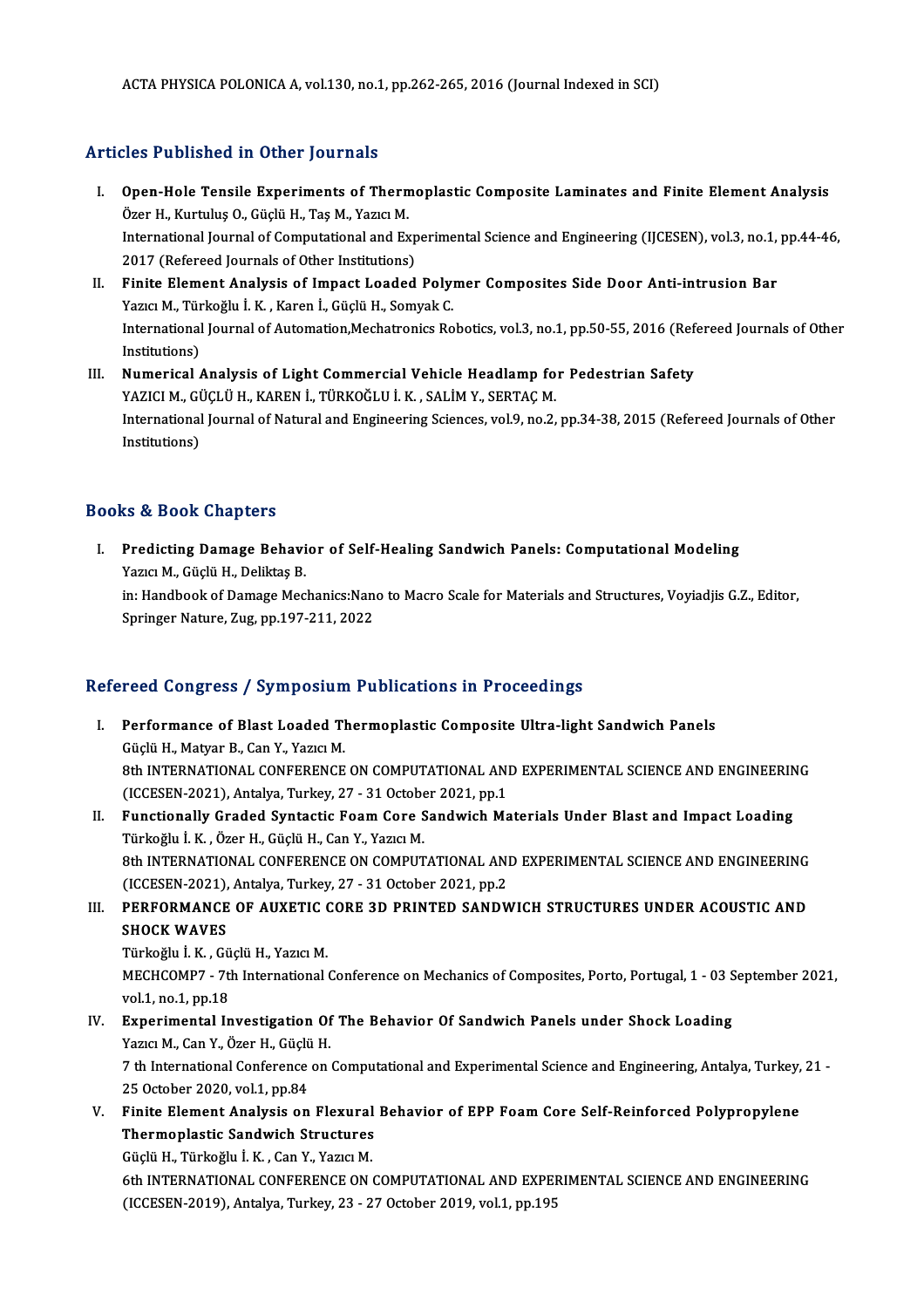### VI. NUMERICAL AND EXPERIMENTAL STUDY OF DC04 SHEETMETAL FORMABILITY NUMERICAL AND EXPERIMENTAL STUL<br>Vatansevver H., Kamas T., Güçlü H., Yazıcı M.<br>The International Conference of Materiale ar The International Conference of Materials and Engineering Technologies (TICMET'19), Gaziantep, Turkey, 10 - 12<br>October 2019, vol.1, pp.6 Vatansevver H., Kamas T., Güçlü H., Yazıcı M. The International Conference of Materials and Engineering Technologies (TICMET'19), Gaziantep, Turkey, 10 - October 2019, vol.1, pp.6<br>VII. Finite Element Simulation of the Telescopic Crash Boxes Designing by Adhesively Bon October 2019, vol.1<br>Finite Element Si<br>Aluminum Tubes<br>Can V. Cüslü H. Kas Finite Element Simulation of t<br>Aluminum Tubes<br>Can Y., Güçlü H., Kasar İ., Yazıcı M.<br>Eth International Conference on C Aluminum Tubes<br>Can Y., Güçlü H., Kasar İ., Yazıcı M.<br>5th International Conference on Computational and Experimental Science and Engineering (ICCESEN-2018),<br>Antalya Turkey, 12, 16 Osteber 2018 Can Y., Güçlü H., Kasar İ., Yazıcı M.<br>5th International Conference on Comp<br>Antalya, Turkey, 12 - 16 October 2018<br>Finite Flement Analysis of the Imn 5th International Conference on Computational and Experimental Science and Engineering (ICCESEN-2018),<br>Antalya, Turkey, 12 - 16 October 2018<br>VIII. Finite Element Analysis of the Impact Behaviour of Natural Rubber Based Syn Antalya, Turkey, 12 - 16 October 2018<br>Finite Element Analysis of the Impact Bel<br>Sandwich Structure with Aluminum Skin<br>Yazıa M. Kasım H. Güçlü H. Türkeğlu İ. K. Gü Finite Element Analysis of the Impact Behav<br>Sandwich Structure with Aluminum Skin<br>Yazıcı M., Kasım H., Güçlü H., Türkoğlu İ. K. , Can Y.<br>Eth International Conference en Computational en Sandwich Structure with Aluminum Skin<br>1951 - Yazıcı M., Kasım H., Güçlü H., Türkoğlu İ. K. , Can Y.<br>5th International Conference on Computational and Experimental Science and Engineering (ICCESEN-2018), Yazıcı M., Kasım H., Güçlü H., Türkoğlu İ<br>5th International Conference on Comp<br>Antalya, Turkey, 12 - 16 October 2018<br>Continuous Carbon Eiber (Bolunne 5th International Conference on Computational and Experimental Science and Engineering (ICCESEN-2018)<br>Antalya, Turkey, 12 - 16 October 2018<br>IX. Continuous Carbon Fiber/Polypropylene Thermoplastic Composite Telescopic Crash Antalya, Turkey,<br>Continuous Ca:<br>Passenger Car Continuous Carbon Fiber/Polyprop<br>Passenger Car<br>Can Y., Güçlü H., Türkoğlu İ.K. , Yazıcı M.<br>21th International Conference en Compa Passenger Car<br>Can Y., Güçlü H., Türkoğlu İ. K. , Yazıcı M.<br>21th International Conference on Composite Structures, Bologna, Italy, 4 - 07 September 2018 Can Y., Güçlü H., Türkoğlu İ. K. , Yazıcı M.<br>21th International Conference on Composite Structures, Bologna, Italy, 4 - 07 September 2018<br>X. Comparative Study On Quasi-static and Impact Load Performance of Cubic, Pyramidal 21th International Conference on Composite Structures, Bologna, Italy, 4 - 07 September 2018<br>Comparative Study On Quasi-static and Impact Load Performance of Cubic, Pyramidal, and Hexag<br>CellShaped Carbon Fiber/ Polypropyle Comparative Study On Quasi-static and Impact Load Performance of Cubic, Pyra<br>CellShaped Carbon Fiber/ Polypropylene Thermoplastic Composite Truss Lattic<br>Structures with CarbonFiber/Polypropylene Laminated Composite Face Sh CellShaped Carbon Fiber/ Polypropylene Thermoplastic Composite Truss Lattice Core Sandwich<br>Structures with CarbonFiber/Polypropylene Laminated Composite Face Sheets<br>Akbulut G., Güçlü H., Türkoğlu İ.K. , Korkmaz B., Can Y., Structures with CarbonFiber/Polypropylene Laminated Composite Face Sheets<br>Akbulut G., Güçlü H., Türkoğlu İ. K. , Korkmaz B., Can Y., Yazıcı M.<br>4th International Conference on Mechanics of Composites, Madrid, Spain, 9 - 12 Akbulut G., Güçlü H., Türkoğlu İ. K. , Korkmaz B., Can Y., Yazıcı M.<br>4th International Conference on Mechanics of Composites, Madrid, Spain, 9 - 12 July 2018<br>XI. Impact Loading Performance of Polymer Foam Core Aluminum San 4th International Conference on Mechan<br>Impact Loading Performance of Pol<br>Can Y., Güçlü H., Türkoğlu İ.K. , Yazıcı M.<br><sup>9th</sup> International Advances in Annlied Pl Impact Loading Performance of Polymer Foam Core Aluminum Sandwich Panels<br>Can Y., Güçlü H., Türkoğlu İ. K. , Yazıcı M.<br>8th International Advances in Applied Physics and Materials Science Congress Exhibition, Muğla, Turkey, Can Y., Güçlü H., Türkoğlu İ. K. , Yazıcı M.<br>8th International Advances in Applied Physics and Materials Science Congress Exhibition, Muğla, Turkey, 24<br>8th International Advances in Applied Physics and Materials Science Co 8th International Advances in Applied Physics and Materials Science Congress Exhibition, Muğla, Turkey, 24 -<br>April 2018<br>XII. THE BENDING RESPONSE OF CARBON FIBER REINFORCED THERMOPLASTIC MONO-COMPOSITE<br>RESPONDAL LATTICE TR PYRAMIDAL LATTICE TRUSS CORE SANDWICHSTRUCTURES GüçlüH.,CanY.,Türkoğlu İ.K. ,YazıcıM. 9th International Automotive Technologies Congress, OTEKON 2018, Bursa, Turkey, 7 - 08 May 2018 Güçlü H., Can Y., Türkoğlu İ. K. , Yazıcı M.<br>9th International Automotive Technologies Congress, OTEKON 2018, Bursa, Turkey, 7 - 08 May 2018<br>XIII. QUASI-STATIC AND DYNAMIC CHARACTERISATION OF HOTMELTETHYLENE/VINYL ACETATE<br> 9th International Automotive Technologies Congress, OTEKON 2018, Bursa, Turkey, 7 - 08 May 2018<br>QUASI-STATIC AND DYNAMIC CHARACTERISATION OF HOTMELTETHYLENE/VINYL ACETATE<br>COPOLYMER (EVA) ADHESIVES AND SELFREINFORCED COMPOS QUASI-STATIC AND DYNAMIC CHARACTERI<br>COPOLYMER (EVA) ADHESIVES AND SELFR<br>POLYPROPYLENE FOAMSANDWICH BEAMS<br>Türkeğlu İ.K. Güclü H. Yerici M COPOLYMER (EVA) ADHESIVES AND SELFREINFORCED COMPOSITE LAMINATES /EXPANDED<br>POLYPROPYLENE FOAMSANDWICH BEAMS<br>Türkoğlu İ.K. , Güçlü H., Yazıcı M. 9th International Automotive Technologies Congress, OTEKON 2018, Bursa, Turkey, 7 - 08 May 2018 Türkoğlu İ. K. , Güçlü H., Yazıcı M.<br>9th International Automotive Technologies Congress, OTEKON 2018, Bursa, Turkey, 7 - 08 May 2018<br>XIV. Experimental Investigation of the Open-Hole Effect on Self Reinforced Polypropyl Thermoplastic Composite Laminates Experimental Investigation of the Open-Hole E<br>Thermoplastic Composite Laminates<br>Türkoğlu İ.K. , Güçlü H., Kurtuluş O., Can Y., Yazıcı M.<br>1st International Symposium on Light Allews and Get 1st International Symposium on Light Alloys and Composite Materials (ISLAC'18), Karabük, Turkey, 22 - 24 March<br>2018 Türkoğlu İ. K., Güçlü H., Kurtuluş O., Can Y., Yazıcı M. 1st International Symposium on Light Alloys and Composite Materials (ISLAC'18), Karabük, Turkey, 22 - 24 M<br>2018<br>XV. Impact Response of Polymer Foam Core Aluminum Sandwich Panels for Pedestrian Friendly Car<br>Hood 2018<br>Impac<br>Hood Impact Response of Pol<mark>:</mark><br>Hood<br>Güçlü H., Yücel C., Yazıcı M.<br>4th International Conferen Hood<br>Güçlü H., Yücel C., Yazıcı M.<br>4th International Conference on Computational and Experimental Science and Engineering, Antalya, Turkey, 4 - 08 Güçlü H., Yücel<br>4th Internation<br>October 2017<br>Quesi Statis 4th International Conference on Computational and Experimental Science and Engineering, Antalya, Turkey, 4<br>October 2017<br>Adhesiyes October 201<br>Quasi-Stati<br>Adhesives<br><sup>Vorig</sup> M. Ko Quasi-Static and Dynamic Characteri<br>Adhesives<br>Yazıcı M., Kandirmiş İ. K. , Güçlü H., Can Y.<br>4th International Conference en Compute Adhesives<br>Yazıcı M., Kandirmiş İ. K. , Güçlü H., Can Y.<br>4th International Conference on Computational and Experimental Science and Engineering (ICCESEN-2017), Antalya,Turkey,4 -08October 2017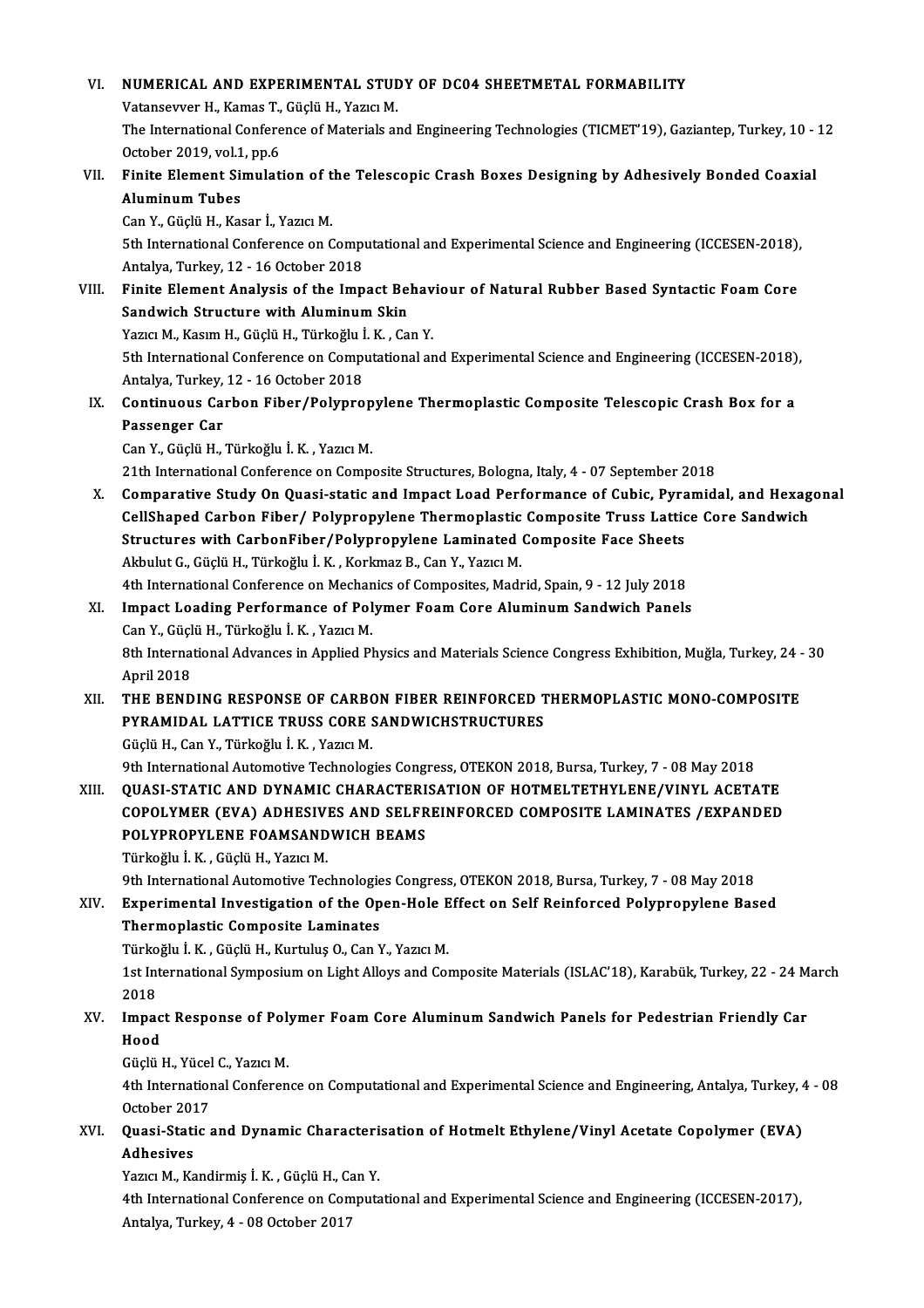| XVII.   | Mechanical Performance of Carbon Fiber Reinforced Thermoplastic Composite Pyramidal Lattice                                                                                |
|---------|----------------------------------------------------------------------------------------------------------------------------------------------------------------------------|
|         | <b>Truss Core Sandwich Structures</b>                                                                                                                                      |
|         | Can Y., Güçlü H., Kandirmiş İ. K., Yazıcı M.                                                                                                                               |
|         | 20th International Conference on Composite Structures, Paris, France, 4 - 07 September 2017, pp.68                                                                         |
| XVIII.  | Lateral Side Impact Performance of Rubber Based Syntactic Foam Core Sandich Panels                                                                                         |
|         | Yazıcı M., Kasım H., Güçlü H., Kandirmiş İ. K., Can Y.                                                                                                                     |
|         | 3rd International Conference on Mechanics of Composites (MECHCOMP3), Bologna, Italy, 4 - 07 July 2017, pp.40                                                               |
| XIX.    | Investigation of the Hyperelastic Material Coated Steel Car Hood Concerning Pedestrian Head Impact                                                                         |
|         | <b>Protection by Finite Element Analysis</b>                                                                                                                               |
|         | Yazıcı M., Yücel C., Güçlü H.                                                                                                                                              |
|         | 7th International Advances in Applied Physics and Materials Science Congress Exhibition, Muğla, Turkey, 22 - 26<br>April 2017, pp 98                                       |
| XX.     | TERMOPLASTIK KOMPOZIT MALZEME VE SENTAKTIK KÖPÜK ESASLI SANDVİÇ YAPILARDAN ÇOK                                                                                             |
|         | HAFİF TAMPON KİRİŞİ VE DARBE SÖNÜMLEYİCİ GELİŞTİRİLMESİ                                                                                                                    |
|         | Özer H., Can Y., Güçlü H., Karen İ., Yazıcı M.                                                                                                                             |
|         | OTEKON 2016. 8.Otomotiv Teknolojileri Kongresi, Bursa, Turkey, 23 - 24 May 2016, pp.565-570<br>FINITE ELEMENT ANALYSIS OF IMPACT LOADED POLYMER COMPOSITES SIDE DOOR ANTI- |
| XXI.    |                                                                                                                                                                            |
|         | <b>INTRUSION BAR</b><br>Yazıcı M., Türkoğlu İ. K., Karen İ., Güçlü H., Somyak C.                                                                                           |
|         | 4th International Conference on Advances in Civil, Structural and Mechanical Engineering-CSM2016, Birmingham,                                                              |
|         | United Kingdom, 17 - 18 March 2016, pp 84-89                                                                                                                               |
| XXII.   | Experimental Determination of Mechanical Properties of 2D Cross Ply Glass Reinforced                                                                                       |
|         | Thermoplastic Laminated Composite Materials and Finite Element Model Validation                                                                                            |
|         | Yazıcı M., Özer H., Türkoğlu İ. K., Güçlü H., Karen İ.                                                                                                                     |
|         | 2nd International Conference on Computational and Experimental Science and Engineering (ICCESEN 2015),                                                                     |
|         | Antalya, Turkey, 14 - 19 October 2015                                                                                                                                      |
| XXIII.  | Numerical Analysis of Light Commercial Vehicle Headlamp for Pedestrian Safety                                                                                              |
|         | Yazıcı M., Güçlü H., Karen İ., Kandirmiş İ. K., Yagoub S., Malkoç S.                                                                                                       |
|         | (ICNES 2015) INTERNATIONAL CONGRESS ON NATURALAND ENGINEERING SCIENCES, Sarajevo, Bosnia And                                                                               |
|         | Herzegovina, 9 - 13 September 2015, pp 39                                                                                                                                  |
| XXIV.   | Investigation of the Polymer Composite Side Door Anti-intrusionBar for a Light Commercial Vehicle                                                                          |
|         | KAREN İ., TÜRKOĞLU İ. K., ÖZER H., GÜÇLÜ H., somyak c., torçuk c.                                                                                                          |
|         | INTERNATIONAL CONGRESS ON NATURAL AND ENGINEERING SCIENCES (ICNES 2015), Bosnia And Herzegovina,                                                                           |
|         | 9 - 13 September 2015                                                                                                                                                      |
| XXV.    | Frontal crash simulation of the Composite Car Bumper to Rigid Barriers and Poles                                                                                           |
|         | ÖZER H., can y., KAREN İ., GÜÇLÜ H.                                                                                                                                        |
|         | International Congress On Natural And Engineering Sciences (ICNES 2015), Bosnia And Herzegovina, 9 - 13                                                                    |
|         | September 2015                                                                                                                                                             |
| XXVI.   | Experimental Determination of Mechanical Properties of 2D Cross Ply Glass Fiber Reinforced                                                                                 |
|         | Thermoplastic Laminated Composite Materials and Finite Element Model Validation                                                                                            |
|         | YAZICI M., ÖZER H., KANDİRMİŞ İ. K., GÜÇLÜ H., KAREN İ.                                                                                                                    |
|         | 2nd International Conference on Computational and Experimental Science and Engineering (ICCESEN 2015),                                                                     |
|         | Antalya, Turkey, 14 - 19 October 2015                                                                                                                                      |
| XXVII.  | Optimal Design of Light Commercial Vehicle Headlamp for Pedestrian Protection                                                                                              |
|         | Yazıcı M., Güçlü H., Karen İ., Kandirmiş İ. K., Malkoç S.                                                                                                                  |
|         | 2nd International Conference on Computational and Experimental Science and Engineering (ICCESEN 2015),                                                                     |
|         | Antalya, Turkey, 14 - 19 October 2015, pp 274                                                                                                                              |
| XXVIII. | Frontal crash simulation of the Composite Car Bumper to rigid barriers and poles                                                                                           |
|         | Yazıcı M., Özer H., Can Y., Karen İ., Türkoğlu İ. K., Güçlü H.                                                                                                             |
|         | (ICNES 2015) INTERNATIONAL CONGRESS ON NATURAL AND ENGINEERING SCIENCES, Sarajevo, Bosnia And                                                                              |
|         | Herzegovina, 9 - 13 September 2015, pp.20                                                                                                                                  |